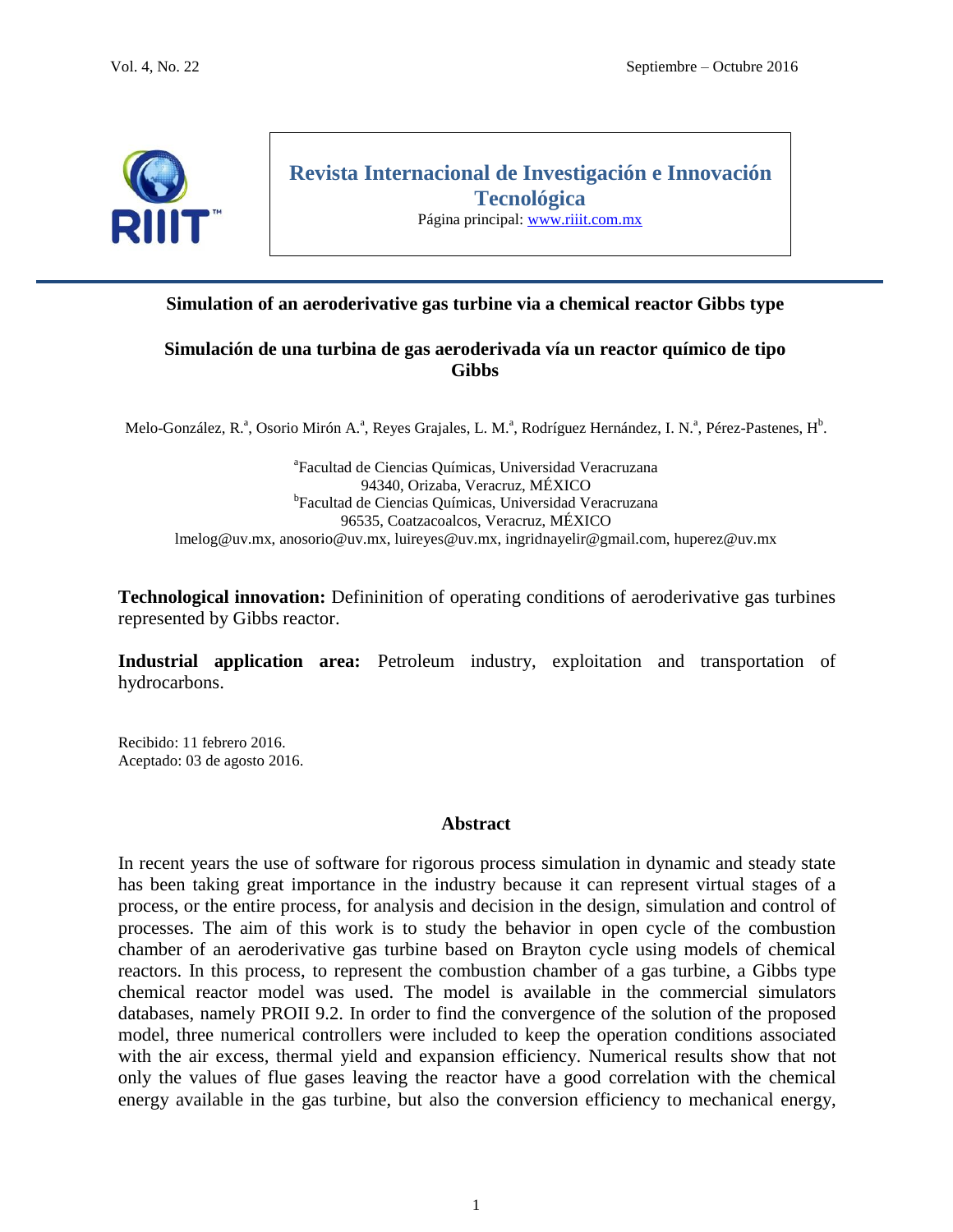residual thermal energy and energy loss corresponds to efficiency range reported in the technical and scientific literature.

**Key Words:** Aeroderivative gas turbine, Chemical reactor Gibbs type, Conversion efficiency, Numerical simulation.

#### **Resumen**

En los últimos años, el uso de software para simulación rigurosa de procesos en estado estable y dinámico ha tomado gran relevancia en las industrias, porque estas permiten representar de forma virtual las etapas de un proceso, o el proceso completo, para su análisis y toma de decisiones en el diseño, simulación y control. El objetivo de este trabajo es analizar el comportamiento operativo en ciclo abierto de la cámara de combustión de una turbina de gas aeroderivada que se basa en el ciclo Brayton, utilizando modelos de reactores químicos disponibles en un simulador de procesos. En este proceso, para representar la cámara de combustión de una turbina de gas, se usó un modelo de reactor químico tipo Gibbs disponible en las bases de datos en simuladores comerciales tales como PROII 9.2. Para obtener la convergencia de la solución del modelo propuesto, se incluyeron tres controladores numéricos para mantener las condiciones y principios de operación de la turbina de gas relacionados con el exceso de aire, rendimiento térmico y eficiencia de expansión. Los resultados numéricos muestran que los gases de combustión a la salida del reactor representan la energía química disponible en la turbina de gas, y que la eficiencia de conversión a energía mecánica, energía térmica residual y energía perdida corresponde al intervalo de eficiencia que se reporta en la literatura técnica y científica.

**Palabras clave**: Turbina de gas aeroderivada; Reactor químico tipo Gibbs; Eficiencia de conversión; Simulación numérica

## **1. Introduction**

Gas turbines are machines that generally work based on an open cycle. A feature of this cycle is that it takes the ambient air (active substance) and reacts with fuel oil, in order to produce energy, then combustion gases produced at high temperature are returned to the environment. In recent years the performance of these turbomachinery has increased, due to advances in materials technology, combined cycle plants, new coatings, etc. This has driven out the use of aeroderivative turbines, which are used in aviation, because they have a compact, lightweight system with a high ratio of

potency. On these grounds since several years the gas turbines are used industrially (García et al, 2009; Leza et al, 2006). In the other hand, simulation is a powerful tool that has been used in recent years in several areas of research and application in industry to carry out the rigorous simulation of steady state (Muriel et al, 2008). In this work the processes simulator PRO II 9.2 was used.

## **The Brayton Cycle.**

The first attempt to systematize the study of gas turbines based on the Brayton cycle was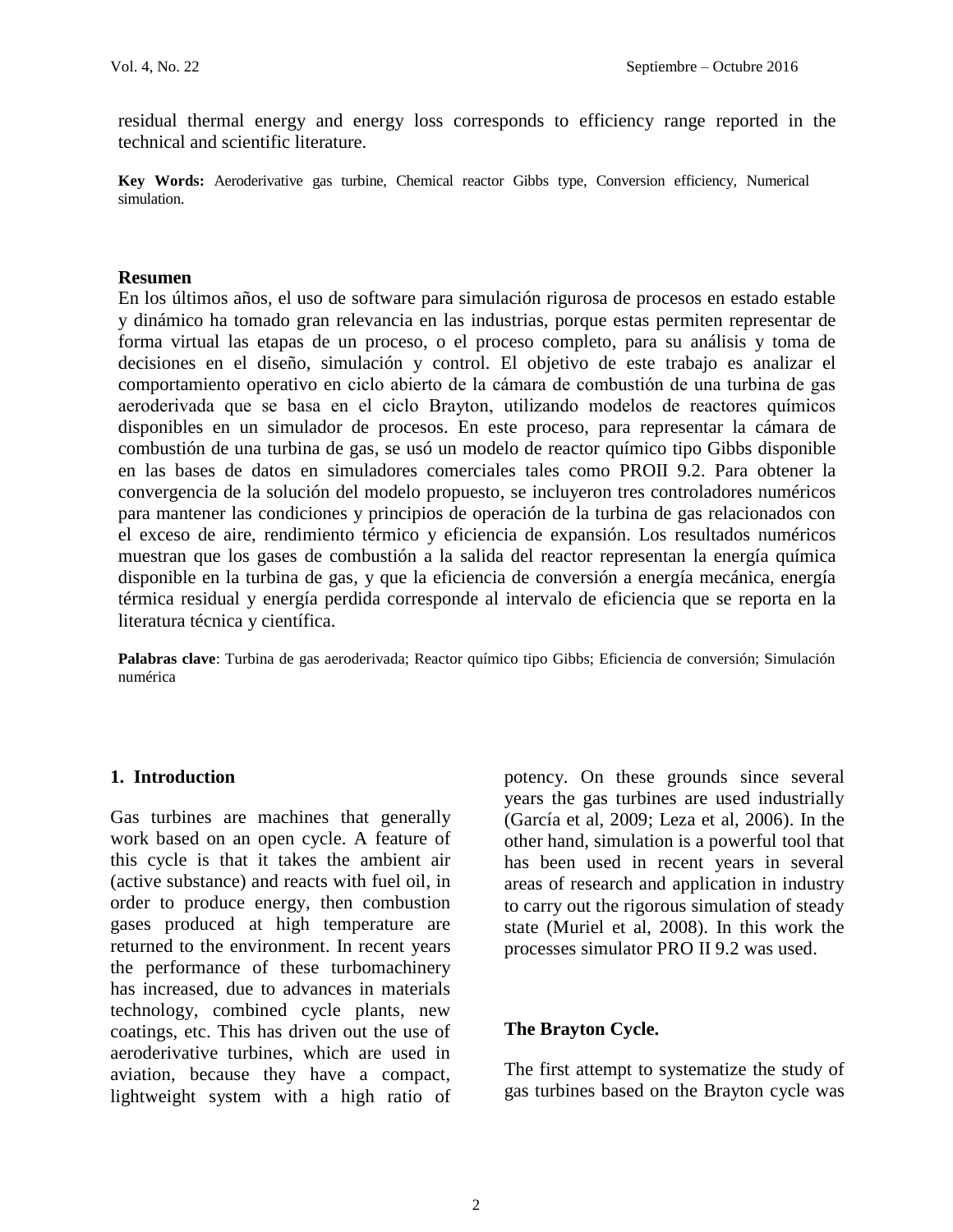given by Hougen *et al* in 1959. Recently Razak (2007) and Boyce (2012) studied the cycle gas turbine behavior by means of temperature-entropy change diagrams. The Brayton cycle is an ideal thermodynamic cycle that consists of two isobaric processes and two isentropic processes (Boyce, 2012), as follows, Figures 1 and 2:

- 1. Air passes through an axial compressor where the pressure and temperature change (isentropic process).
- 2. The flow reaches the combustion chamber where the reaction takes place at constant pressure (isobaric process).
- 3. The flue gas flow undergoes an expansion process where the temperature and pressure change (isentropic process).
- 4. The combustion gases are sent into the atmosphere and cooled (isobaric process).

The Brayton cycle is performed in a gas turbine of open cycle. In some applications, to harness the energy carried by the flue gas a regenerator is placed, then the Brayton cycle changes its name to regenerative cycle. In this way combined cycle Gibbs reactor may be built (Garcia, 2012).



**Figure 1.** Brayton cycle, *P*-*V*.



**Figure 2.** Brayton cycle, T-S.

#### **Gibbs reactor.**

To represent the combustion chamber, a Gibbs reactor model was used. This system is based on the reaction coordinate, which in turn is related to the equilibrium constant, K, which depends on reaction stoichiometry. To define whether it has reached equilibrium in the reaction, the criterion of minimization of the Gibbs free energy is used, as shown in the following equation:

$$
(dG^t)_{T,P}=0 \qquad \qquad (1)
$$

where the temperature (*T*) and pressure (*P*) are constant and epsilon  $(\varepsilon)$  represents the reaction coordinate as shown in the graph of Figure 3 (Smith *et al.*, 2007).

In this paper the simulation of a chemical reactor type Gibbs is performed. Thermodynamic analysis and balances of matter and energy are developed to represent the combustion chamber of a gas turbine. Likewise the complete model of the gas turbine is constructed.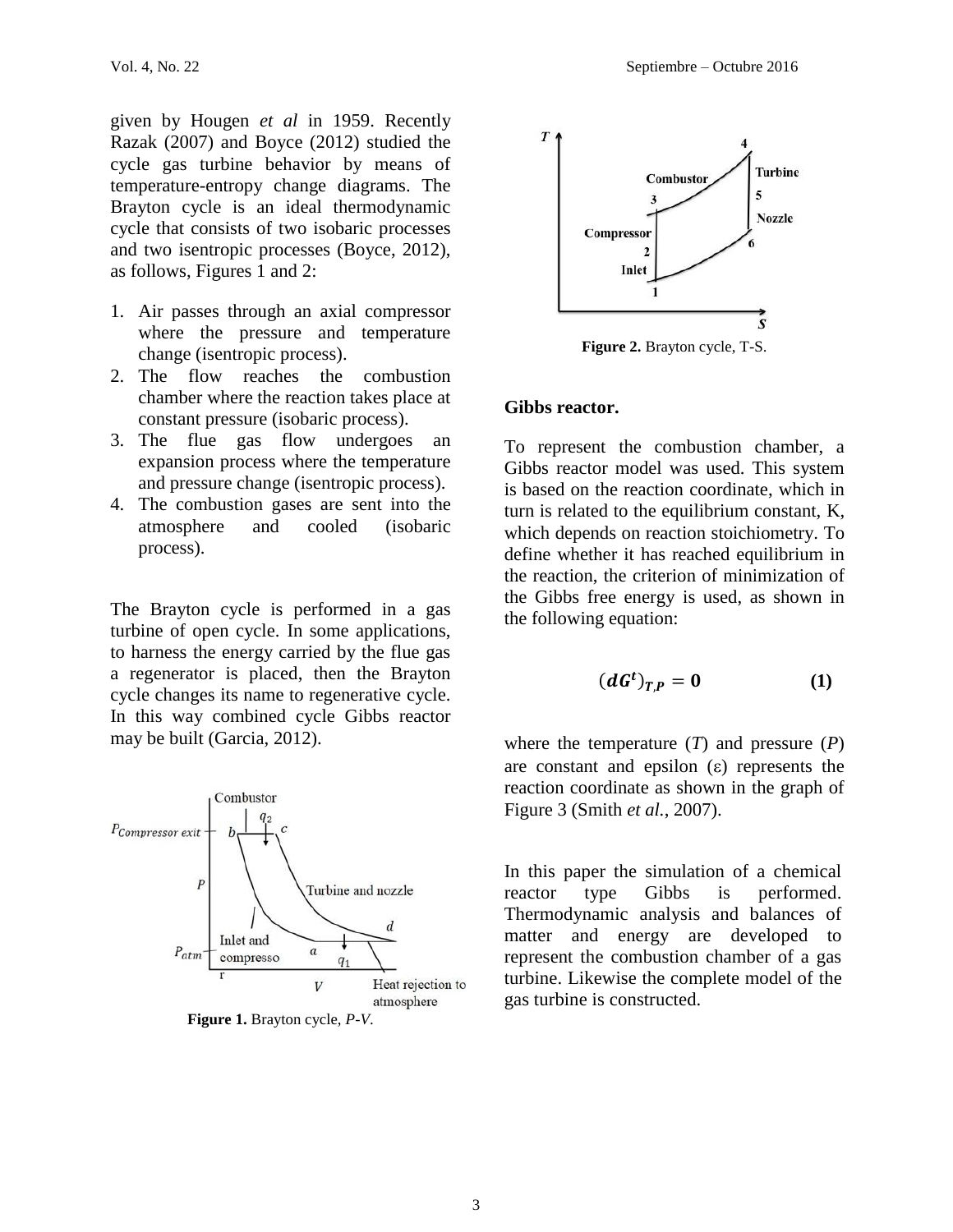

**Figure 3.** Criterion Gibbs free energy minimization.

#### **2. Methodology**

#### A. **Process flow diagram of a gas turbine**

To construct the model of a gas turbine the overall taxonomy presented in ISO 14224 (2006) was analyzed (Seider et al 2009). This standard includes accessories of industrial gas turbines and aeroderivative type. The features included in NRF-100-PEMEX (2009) were also considered.

A flow diagram with the main components of an aeroderivative gas turbine, shown in Figure 4, is constructed.



**Figure 4.** Flow diagram of a gas turbine.

Based on the diagram of Figure 4, the model of the gas turbine is built in the PRO II simulator.

**Table 1.** Items selected for the construction of model gas turbine.

| <b>Units</b>    | <b>Name</b>             |
|-----------------|-------------------------|
| $C-101$         | <b>Axial Compressor</b> |
| M-101           | Mixer                   |
| R.101           | Gibbs Reactor           |
| EX-101          | Expander 1              |
| EX-102          | Expander 2              |
|                 | (Turbine)               |
| CN1             | Controller 1            |
| CN2             | Controller 2            |
| CN <sub>3</sub> | Controller 3            |

It was necessary to use numerical controllers that are available in the PRO II process simulator to maintain the values of the mass and energy balances in the steady state, and the conditions and principles of operation of the turbine.

Table 1 shows each item of the PFD (Process Flow Diagram) and their nomenclature for identification in the flowchart. Also, the controllers for process variables are included.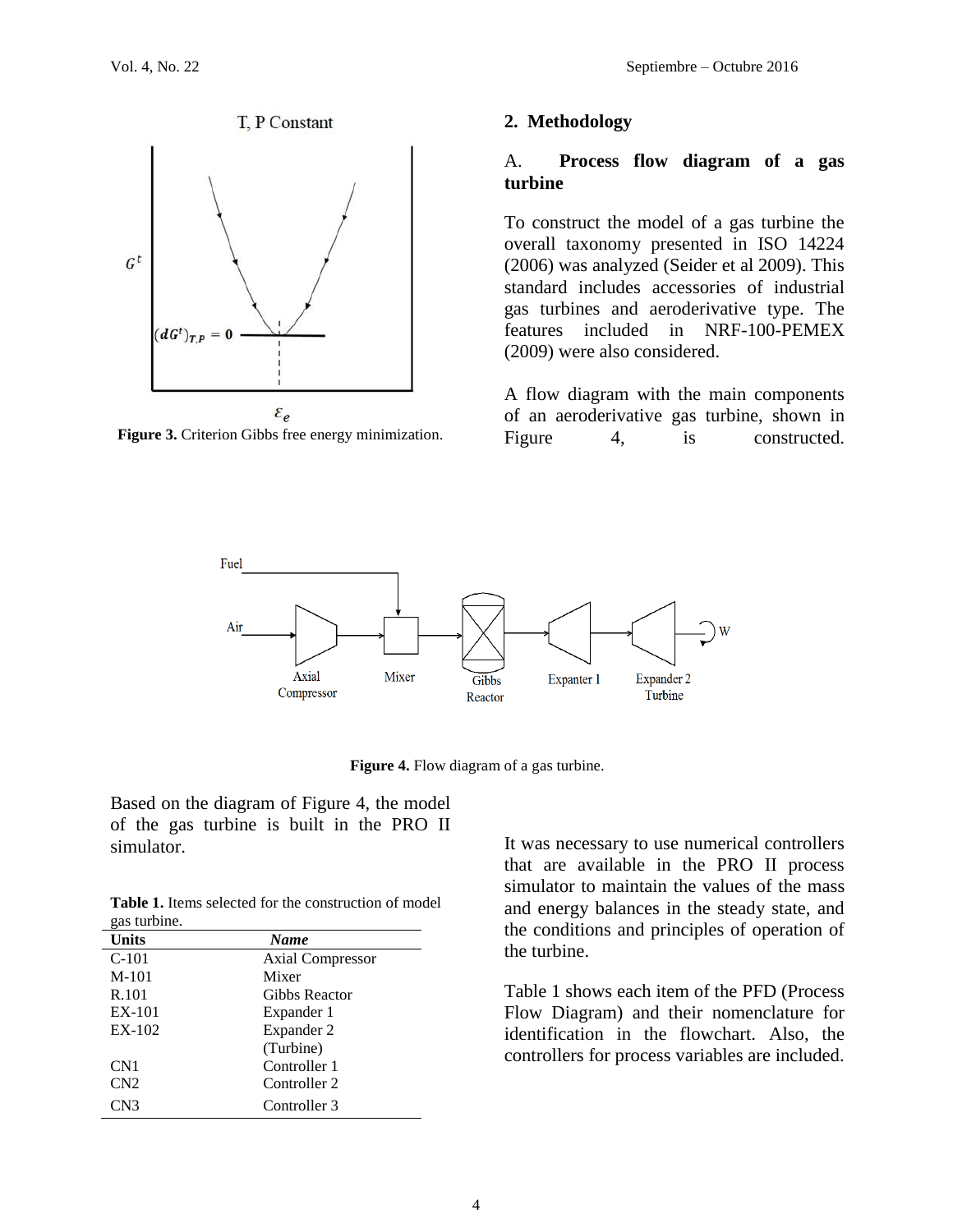Figure 5 shows the model of the gas turbine via the Gibbs reactor, which was built in the environment of the process simulator PRO II 9.2.



**Figure 5.** Gas turbine model in PRO II.

# B. **Simulation model of a gas turbine: Base Case**

To carry out the rigorous simulation, Soave-Redlich-Kwong's (SRK) state equation was selected as the thermodynamic method, which was used by default for all input items in the PFD of Figure 5. Afterwards, the input streams were defined for numerical simulation. These streams are fuel gas  $(CH<sub>4</sub>)$ and air. The input values of the air and flue gas flowrates are shown in Table 2. To define the parameters used in each item of the flow diagram, the heuristic rule of compressors was considered (Walas, 1990), Table 3. The inlet temperature was 922.04 K, according to the operating conditions reported in literature (Sierra *et al*., 2005).

**Table 2.** Values of the inlet streams.

| Values considered for the base case simulation |                    |                    |                 |  |
|------------------------------------------------|--------------------|--------------------|-----------------|--|
| <b>Streams</b>                                 | <b>Input Flows</b> | <i>Temperature</i> | <i>Pressure</i> |  |
|                                                | (Kg/sec)           | (K)                | (atm)           |  |
| 1 (CH4)                                        | 0.116              | 288.710            | 13.609          |  |
| 2 $(Air)$                                      | 13.864             | 288.710            | 1.000           |  |

#### C. **Numerical controllers**

To adjust and maintain constant values of the properties and flows in the steady state simulation, numerical controllers were used. These are found in the tool palette process simulator PRO II 9.2. In these numerical controllers, restrictions as the upper and lower limits are specified taking into account the stream that is adjusted.

Controller 1. The function is to adjust the required ratio of airflow to the reaction temperature: This controller adjusts the airflow to the defined value (or default) of the stream 5 (flue gas leaving the reactor Gibbs), and keeps the value of the reaction temperature. Controller 2. This sets the ratio between the pressure of the compressor and expander power 1. The compressor pressure ratio is adjusted so that the set value is the potency of expander 1, in order to maintain the required power. Here the potency in the base case is 4,989.4 hp.

| <b>Table 3.</b> Rules of thumbs |  |  |
|---------------------------------|--|--|
|---------------------------------|--|--|

| Rules of thumbs (Walas, 1990)                                   |  |  |  |  |
|-----------------------------------------------------------------|--|--|--|--|
| To compress air from $310.960K$ , $k = 1.4$ ,                   |  |  |  |  |
| compression ratio = $3$ ,                                       |  |  |  |  |
| Exit temperature should not exceed 449.850-                     |  |  |  |  |
| 477.624 $\underline{K}$ ; for diatomic gases (Cp/Cv = 1.4) this |  |  |  |  |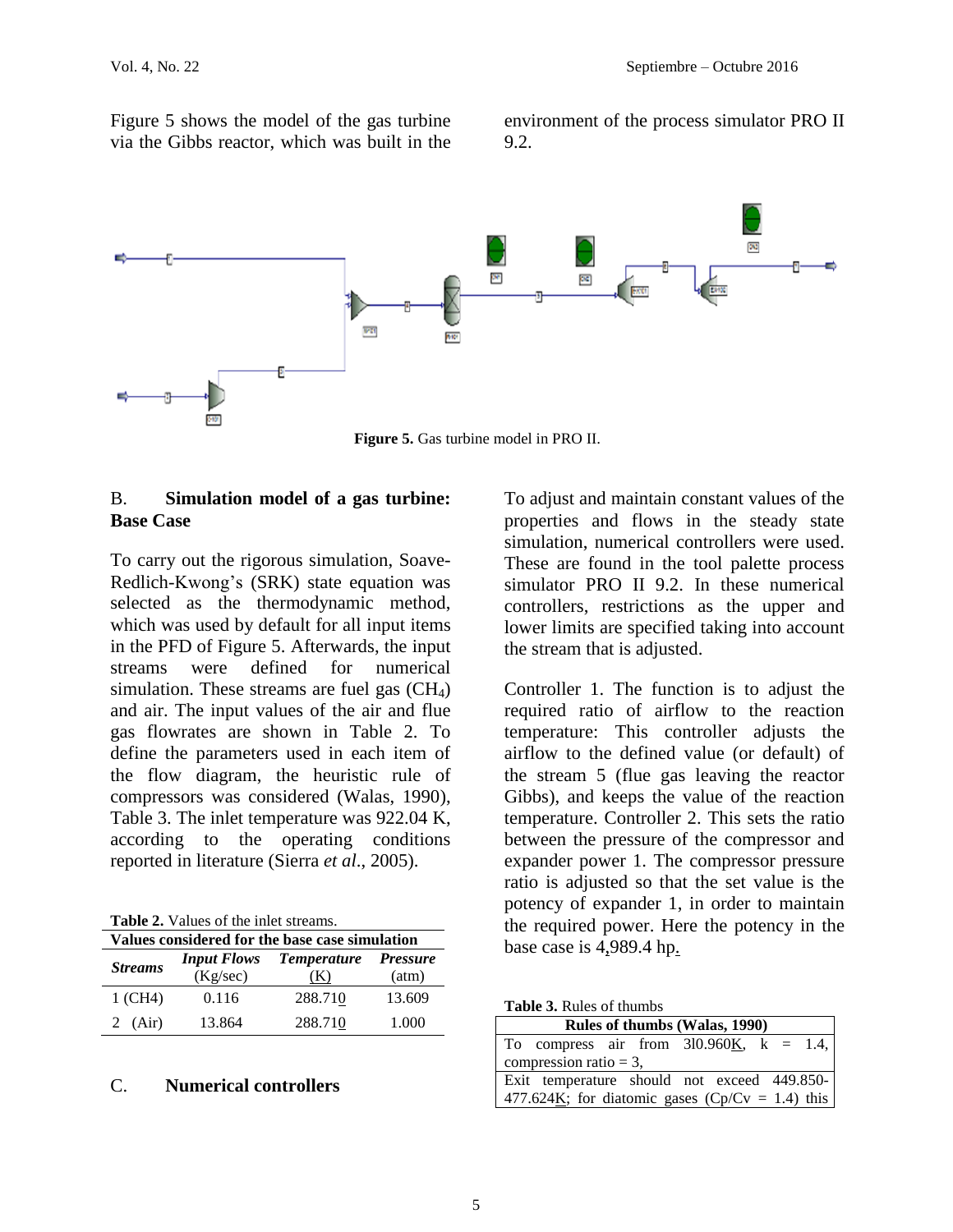| Rules of thumbs (Walas, 1990)                                  |
|----------------------------------------------------------------|
| corresponds to a compression ratio of about 4.                 |
| Compression ratio should be about the same in each             |
| stage of a multistage unit, ratio = $(P_n/P_1)^{1/n}$ , with n |
| stages                                                         |
| Efficiencies of reciprocating compressors: 65% at              |
| compression ratio of 1.5, 75% at 2.0, and 80-85%               |
| at $3-6$ .                                                     |
| Efficiencies of large centrifugal compressors, 6000-           |
| 100,000 ACFM at suction, are 76-78%.                           |
| Rotary compressors have efficiencies of 70%,                   |
| except liquid liner type which have 50%.                       |

Controller 3 adjusts the fuel flow required to maintain the power of the gas turbine: Since the turbine power is concerned with the amount of incoming fuel, methane gas flowrate is adjusted to maintain the power of the gas turbine in order to keep the turbomachine efficiency.

#### D. **Setting values for Case 1 and Case 2**

Two additional simulations were performed, by changing the fuel and air input flowrates, as well as the temperature of the air stream, Table 4. These data are based on the behavior of a gas turbine at almost ideal conditions considering different location areas in the operation, such as Marine Region (Hernández, 2015) and the Southern Region (Teopa, 2015), both in Mexico.

| Table 4. Specifications for case 1 and case 2. |  |
|------------------------------------------------|--|
|                                                |  |

| Case          | <b>Fuel Flow</b><br>Air Flow<br>(Kg/sec)<br>(Kg/sec) |        | <i>Temperature</i><br>(K) |  |
|---------------|------------------------------------------------------|--------|---------------------------|--|
| 1             | 0.0886                                               | 11.675 | 303.150                   |  |
| $\mathcal{D}$ | 0.0886                                               | 11.675 | 288.710                   |  |

## **3. Results and discussion**

It was performed the steady-state simulation, according to PFD of the figure 4. When the convergence is reached the color of items turns to blue (figure  $4$  (b)), indicating there was no problem and that is managed to solve the mass and energy balances of process flow diagram. Numerical results shown in this section correspond to three cases considered in this work: i) base case, ii) case 1, and iii) case 2.



**Figure 4 (b).** Resolved model of the gas turbine (Convergence).

#### A. **Checking the Brayton cycle**

The changes that occur in a gas turbine are those of the Brayton cycle. The verification of this cycle was performed, according to the changes that were obtained in each item of the simulated PFD.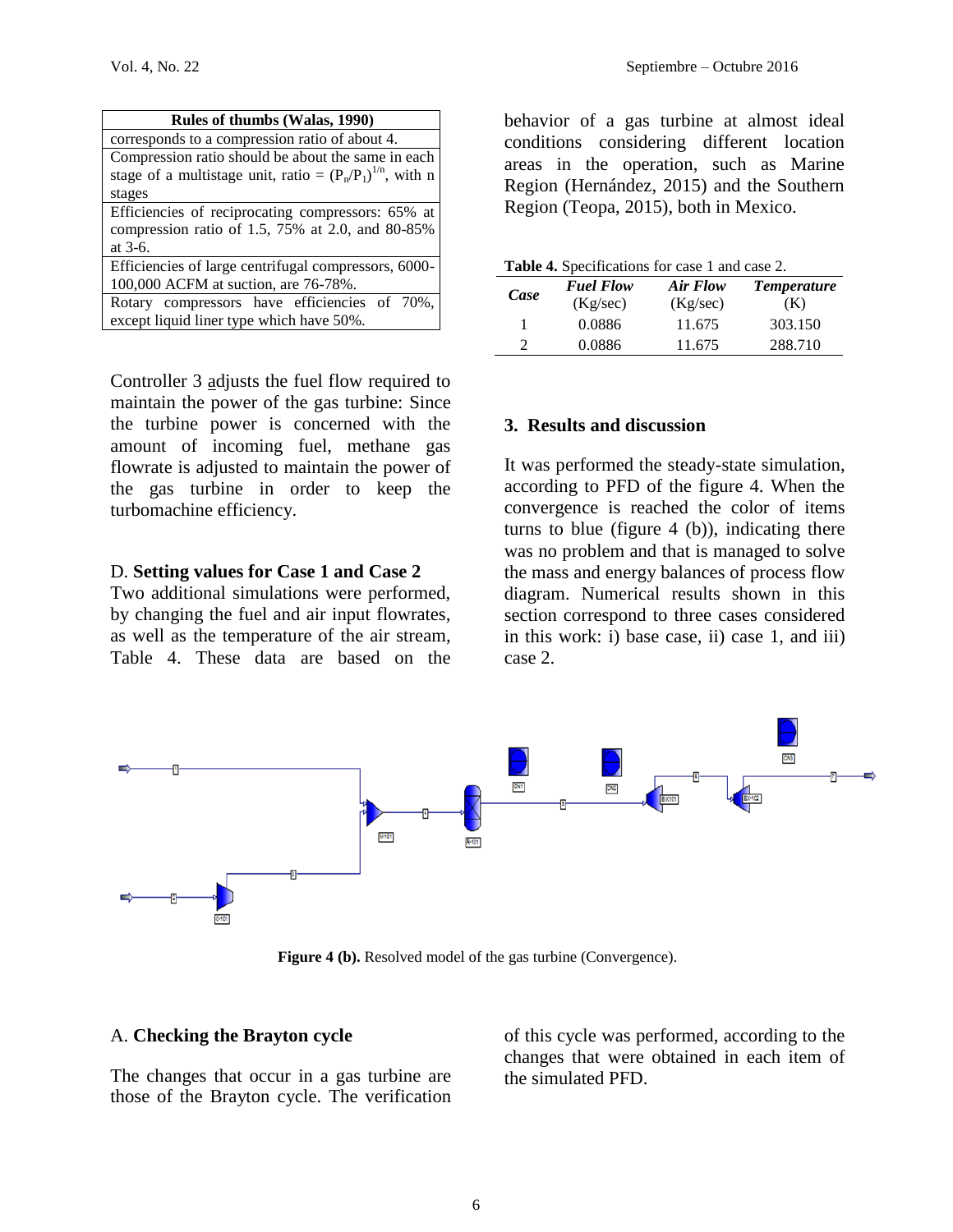C-101: Axial compressor (isentropic). The first stage of the Brayton cycle is performed at the compressor, when the air is compressed so that its temperature rises to 551.070 K and reaches a pressure of 6.699 atm.

M-101: Mixer. This equipment was placed with the goal of making the air-fuel mixture in predefined proportions. Since air leaves the compressor with a temperature of 551.260 K and the fuel has a temperature of 288.710 K in the mixer it has a heat exchange and the resulting mixture is 545.570 K while the pressure was maintained at 6.699 atm.

R-101: Gibbs reactor (isobaric). Under isobaric conditions carried out the second stage of Brayton cycle, the pressure is 6.699 atm and the temperature of the reaction is conducted at about 922.040 K. The results obtained in the balance of the reaction show that the conversion fraction of methane is 1, indicating that all reactants are consumed in the reaction and therefore the Gibbs reactor can properly represent the combustion chamber of the gas turbine.

EX-101: Expander 1 and EX-102: Expander 2 (isentropic). In the EX-101 unit the flue gases leaving the reactor are expanded, which represents the chemical energy released in the reaction. By expanding the gases, the temperature decreases and thus the pressure (685.060 K and 1.656 atm).

The EX-102 unit is the expander of discharge; here occurs the last expansion of gases and conversion to mechanical energy seen as shaft work. The mass and energy balances show a shift to 618.900 K in the temperature of the combustion gases and a pressure of 1.054 atm.

The last change of the Brayton cycle is isobaric, this occurs in the output of combustion gases to the atmosphere, being an open cycle.

# B. **Numerical Results of Controllers**

Controller 1. The values of parameters included in the controller, CN1, allow regulating the inlet airflow to maintain the required temperature in the reactor, and also comply with the mass and energy balances, Table 5.

Where the first value is the reaction temperature in K, and the second is the amount of air to the compressor inlet in Kgmol/sec. These values remain fixed at each cycle, which shows that there were not mismatches in the convergence and in the mass and energy balances.

| <b>Table 5.</b> Numerical results of CN1 controller. |  |
|------------------------------------------------------|--|
|------------------------------------------------------|--|

| <b>Controller CN1</b> |                      |  |  |  |
|-----------------------|----------------------|--|--|--|
| Cycles                | Variables set by CN1 |  |  |  |
| Vary value            |                      |  |  |  |
| CYCLE 1               | 922.040 K            |  |  |  |
| CYCLE <sub>2</sub>    | 922.040 K            |  |  |  |
| CYCLE <sub>3</sub>    | 922.040 K            |  |  |  |
| Vary value            |                      |  |  |  |
| CYCLE 1               | $0.478$ Kmol/sec     |  |  |  |
| CYCLE <sub>2</sub>    | $0.478$ Kmol/sec     |  |  |  |
| CYCLE <sub>3</sub>    | $0.478$ Kmol/sec     |  |  |  |

Controller 2. The results obtained by this numerical controller, CN2, are shown in Table 6. The power obtained in the expander is about 4,989.300 hp, whereas a pressure ratio of 6.7 in the compressor is reached. This unit allows keeping the thermal efficiency, because if the pressure ratio in the compressor decreases, then the temperature of the airflow also decreases, therefore it could enter to the reactor with a lower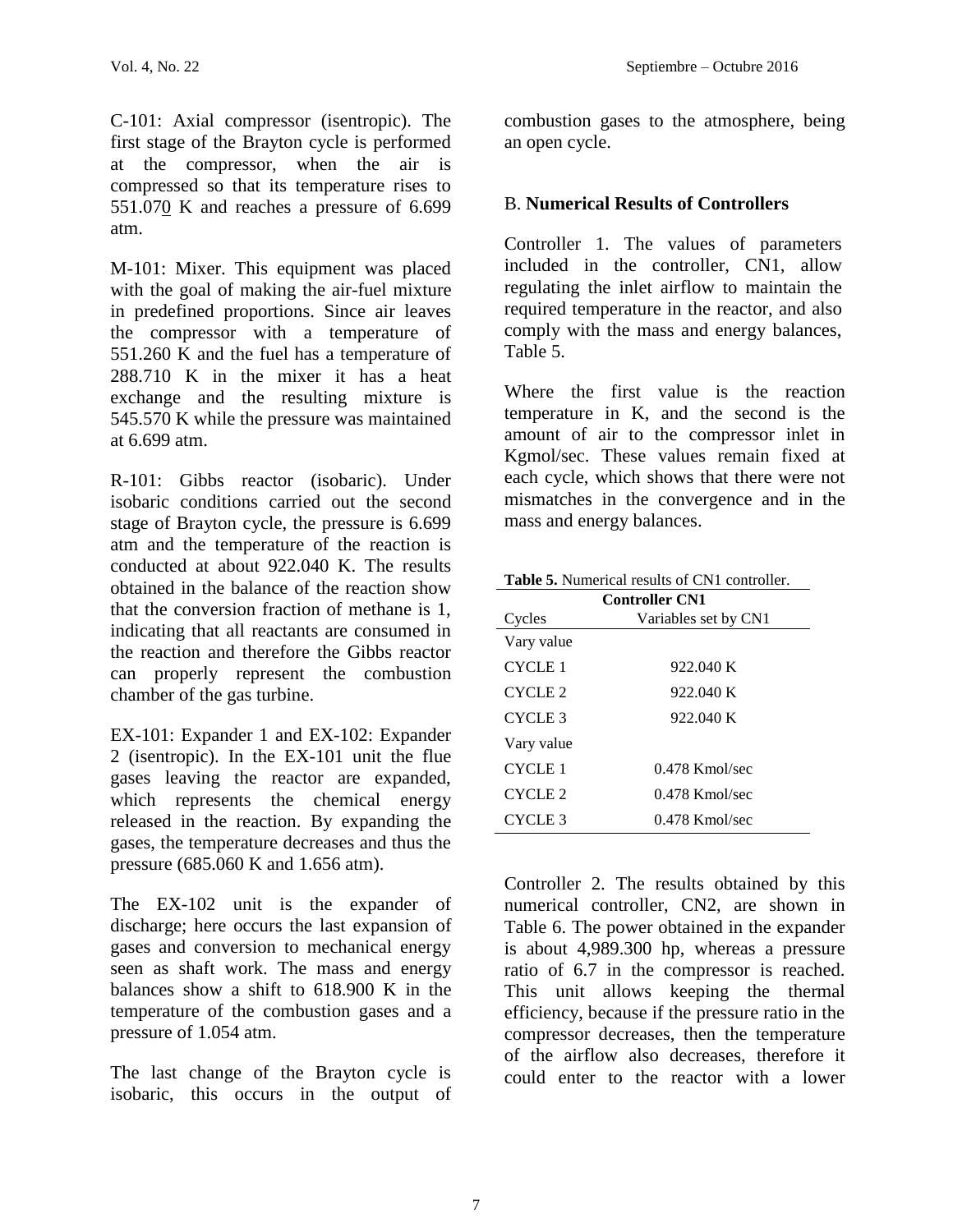temperature reducing the reaction temperature in the combustion chamber.

| <b>Table 6.</b> Numerical results of CN2 controller. |              |  |  |  |
|------------------------------------------------------|--------------|--|--|--|
| <b>Controller CN2</b>                                |              |  |  |  |
| Variables set by CN2<br>Cycles                       |              |  |  |  |
| Vary value                                           |              |  |  |  |
| CYCLE <sub>1</sub>                                   | 4,989.370 hp |  |  |  |
| CYCLE <sub>2</sub>                                   | 4,989.360 hp |  |  |  |
| CYCLE <sub>3</sub>                                   | 4,989.350 hp |  |  |  |
| Vary value                                           |              |  |  |  |
| CYCLE 1                                              | $6.700$ adim |  |  |  |
| CYCLE <sub>2</sub>                                   | $6.700$ adim |  |  |  |
| CYCLE <sub>3</sub>                                   | $6.700$ adim |  |  |  |
|                                                      |              |  |  |  |

Controller 3. With this controller it is possible to keep the mass balance and to obtain the necessary power in the last expansion, because the power is related to the amount of fuel entering the reaction. Furthermore this power must be maintained for turbine efficiency.

Controller CN3 not only adjusts the fuel and power, but also determines the amount of methane gas to be used for a specific power, i.e., it is only necessary to define the power and the controller will perform the calculations to estimate the amount of fuel that should be fed into the reaction.

The power of the turbine (expander 2) in base case is 1345.264 hp, and fuel flow is 0.007 Kgmol/sec, that is equivalent to 0.116 Kg/sec (Table 7).

| <b>Controller CN3</b>              |                   |  |  |  |
|------------------------------------|-------------------|--|--|--|
| Cycle<br>Variables set by CN3      |                   |  |  |  |
| Vary value                         |                   |  |  |  |
| CYCLE <sub>1</sub>                 | 1,345.264 hp      |  |  |  |
| CYCLE <sub>2</sub><br>1,345.264 hp |                   |  |  |  |
| CYCLE <sub>3</sub>                 | 1,345.264 hp      |  |  |  |
| Vary value                         |                   |  |  |  |
| <b>CYCLE 1</b>                     | $0.007$ Kgmol/sec |  |  |  |
| CYCLE <sub>2</sub>                 | $0.007$ Kgmol/sec |  |  |  |
| CYCLE <sub>3</sub>                 | $0.007$ Kgmol/sec |  |  |  |
|                                    |                   |  |  |  |

**Table 7.** Numerical results of CN3 controller.

# C. **Data comparison in base case, case 1 and case 2.**

Data from a company maker of gas turbines were taken to perform a comparative study. A gas turbine was picked based on the design values that were used in numerical simulation. Likewise, the comparative study was carried out using real data of this turbine in operation of an oil company and its installed offshore.

Table 8 shows data of air temperature, amount of methane gas, turbine output power, exhaust temperature and efficiency for each study case; and the reaction temperature is showed in Table 8.

Tables 8 and 9 also show that the values of case 2 are closed to the operation data and reaction temperature followed by the case 1 and to the base case.

**Table 8.** Manufacturer, operation and numerical simulation data.

| <b>Manufacturer</b>                      | <b>Operation</b>                                    | Data obtained                                     | Data obtained               | Data obtained                                                     |
|------------------------------------------|-----------------------------------------------------|---------------------------------------------------|-----------------------------|-------------------------------------------------------------------|
| data of gas<br>turbines for<br>the model | data of a gas<br>turbine for<br>the model           | by the process<br>simulator<br><b>PRO II Base</b> | by the process<br>simulator | by the process<br>simulator<br><b>PRO II Case I PRO II Case 2</b> |
| analyzed                                 | discussed in<br>offshore<br>facilities<br>Hernández | Case                                              |                             |                                                                   |
|                                          |                                                     |                                                   |                             |                                                                   |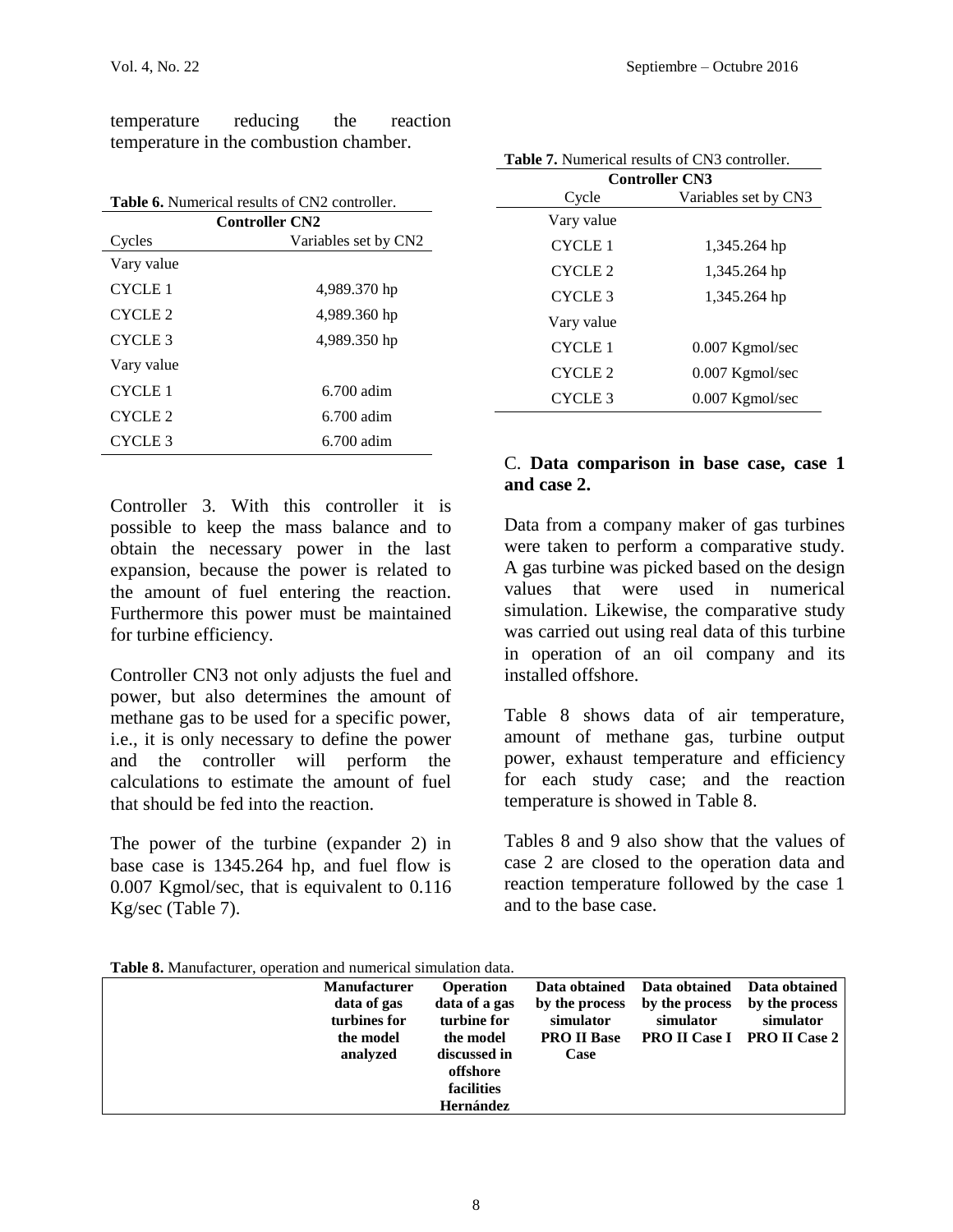|                     |                          |               | Arroyo, A.<br>(2015) |         |         |           |
|---------------------|--------------------------|---------------|----------------------|---------|---------|-----------|
| <b>Airflow</b>      | $\underline{\mathbf{K}}$ | $-233.150--$  | 303.150              | 288.710 | 303.150 | 288.710   |
| temperature         |                          | 323.150       |                      |         |         |           |
| <b>Quantity of</b>  | K/hr                     | Maximum:      | 319.280              | 418.665 | 323.248 | 320.978   |
| fuel $(CH_4)$       |                          | 399.520       |                      |         |         |           |
|                     |                          | Standard:     |                      |         |         |           |
|                     |                          | 319.162       |                      |         |         |           |
| <b>Output power</b> | Hp                       | $400 - 1,590$ | 1150                 | 1345    | 1189    | 1156      |
| W                   |                          |               |                      |         |         |           |
| <b>Exhaust</b>      | $\underline{\mathbf{K}}$ | $573.15 --$   | ND                   | 618.98  | 610.37  | 593.71    |
| temperature         |                          | 794.26        |                      |         |         |           |
| <b>LHV</b>          | KJ/hr                    | $844.045$ --- | 963.266              | ND      | ND      | <b>ND</b> |
| (Lower              |                          | 1,160.561     |                      |         |         |           |
| <b>Heating</b>      |                          |               |                      |         |         |           |
| Value)              |                          |               |                      |         |         |           |
| <b>Efficiency</b>   | $\%$                     | 24.5          | ND                   | 18      | 20      | 20        |

**Table 9.** Temperature data by numerical simulation and literature.

| <b>Reaction temperature</b> |                        |                                              |                       |                        |  |  |  |  |
|-----------------------------|------------------------|----------------------------------------------|-----------------------|------------------------|--|--|--|--|
|                             | <b>Registered data</b> | Data set to perform                          | Data set to perform   | Data set to perform    |  |  |  |  |
| Sierra <i>et al.</i> (2005) |                        | the simulation using<br>the simulation using |                       | the simulation using   |  |  |  |  |
|                             |                        | the process simulator                        | the process simulator | the process simulator  |  |  |  |  |
|                             |                        | <b>PRO II.</b> case base                     | <b>PRO II.</b> case 1 | <b>PRO II.- case 2</b> |  |  |  |  |
| <b>Temperature, K</b>       | 873.150                | 922.040                                      | 910.090               | 885.930                |  |  |  |  |

#### **4. Conclusions**

The modeling and simulation of an aeroderivative gas turbine in steady state, via a chemical reactor type Gibbs showed effective results that are very close to the changes that occur theoretically in a turbine of open cycle known as Brayton cycle.

The use of numerical controllers in steady state simulation helps to keep the balance of matter and energy in each stream on gas turbine, i.e., to adjust the streams flow for work and efficiency to be satisfied according to the values reported in the literature, and also with data of turbomachinery manufacturers and with real data from offshore operations.

Also, we conclude that the results from numerical simulation in steady state compared with information from manufacturers and operating data of offshore.

Installations (Towler et al 2012) allowed the evaluation of the combustion chamber behavior of an aeroderivative gas turbine, by using a chemical reactor simulation of PRO II 9.2 process package, which fulfills the efficiency of reported parameters.

As perspectives of this work, it is to carry out the steady state simulation for energy integration of the flue gases through of a heat recovery system, with the gases that are sent into the atmosphere, placing a thermal oil closed circuit to transfer heat to a heat exchanger network (Puigjianer et al., 2006); using a dynamic process simulator to evaluate the gas turbine, (Serth et al 2014) with process controllers to regulate the temperature of the combustion gases (Capella et al 2000) (Turton el at 2012) and; performing the analysis of combined cycles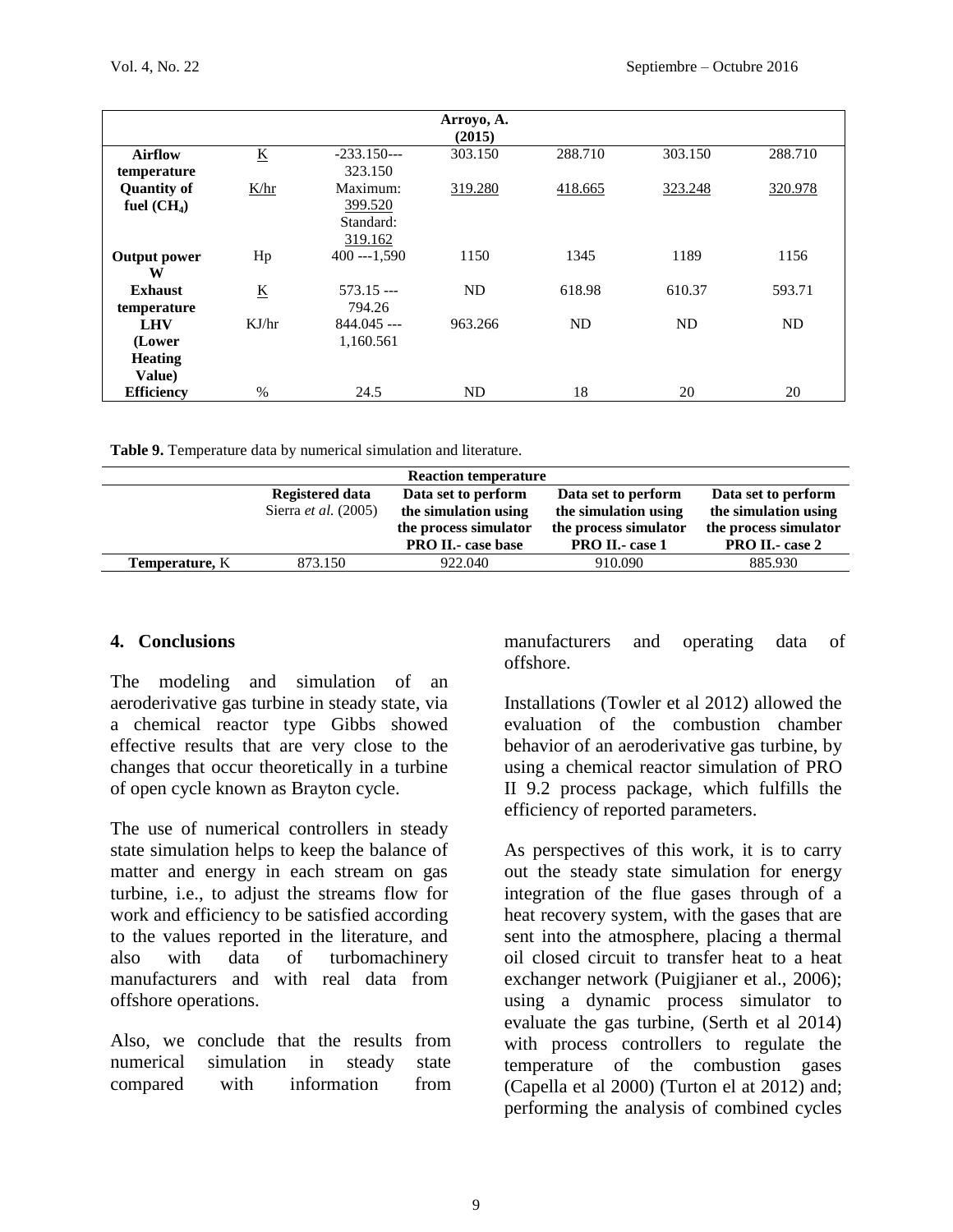in industrial plants (Kemp, 2007), (Picon M. *et al* 2005).

# **5. Acknowled gements**

We appreciate the support of M.Sc. Alfonso Hernández-Arroyo for the information provided of the operation data of the process. H. Pérez-Pastenes gratefully acknowledges CONACYT the grant of his sabbatical stay at UAM-I.

# **6. References**

- 1. **Boyce, M. P. (2012).** *Gas turbine engineering, 4th ed.* USA. Butterworth-Heinemann.
- 2. **Capella Castro M., Vásquez Santos D., (2000).** Alternativas para incrementar la eficiencia y capacidad de las turbinas de gas. Ingeniería & Desarrollo. Universidad del Norte. 8: 89-98. Colombia.
- 3. **Garcia Garrido, S. (2012).** *Fundamentos tecnicos de los ciclos combinados.* Madrid, España: Diaz de Santos.
- 4. García López E., Aboites Dávila F., Jáuregui Correa J. C., (2009). *Evaluación del* desempeño de *turbinas* de gas, compresores centrifugos y bombas centrifugas de *estaciones de gas natural y LPG.* XV Congreso Internacional Anual de la SOMIM, 23 al 25 de Septiembre, 2009, Cd. Obregón, Sonora, México. pp. 1167-1177. ISBN 978-607- 95309-1-4.
- 5. **Hernández Arroyo, A. , (2015).** Comunicación personal. Instituto Mexicano del Petróleo. Región Marina. Ciudad de Carmen, Campeche. México.
- 6. **Hougen, O.A., Watson, K.M., Ragatz, R.A. (1959).** Chemical process principle, part II, thermodynamics. New York: Reverte.
- 7. **ISO-14224, (2006).** Petroleum, petrochemical and natural gas industries- Collection and exchange of reliability and maintenance data for equipment. Switzerland, Suiza.
- 8. **Kemp, I. C. (2007).** *Pinch analysis and process integration, Second Edition.* Oxford: Butterworth-Heinemann.
- 9. Leza, Escriña & Asociados S.A., **(2006).** Turbinas de gas aeroderivadas. en Ingeniería de Riesgos y Valuaciones. Cicular 13.11. Perú 345 12o C, Buenos Aires, Argentina. [www.lea.com.ar.](http://www.lea.com.ar/) info@lea.com.ar tel: 4334.2514; fax: 54.11.4334.8323.
- 10. **Muriel W.** Triana **Alberto J., Juan Carlos Romero Salazar J. C., (2008).** dinámico del proceso de gas – turbina de combustión en una planta *de ciclo combinado*. Vol. 16, No. 2, pp. 33-40. Colombia.
- 11. **NRF-100-PEMEX. (2009).** Comite de normalizacion de pretróleos mexicanos y organismos subsidiarios. Turbinas de gas para